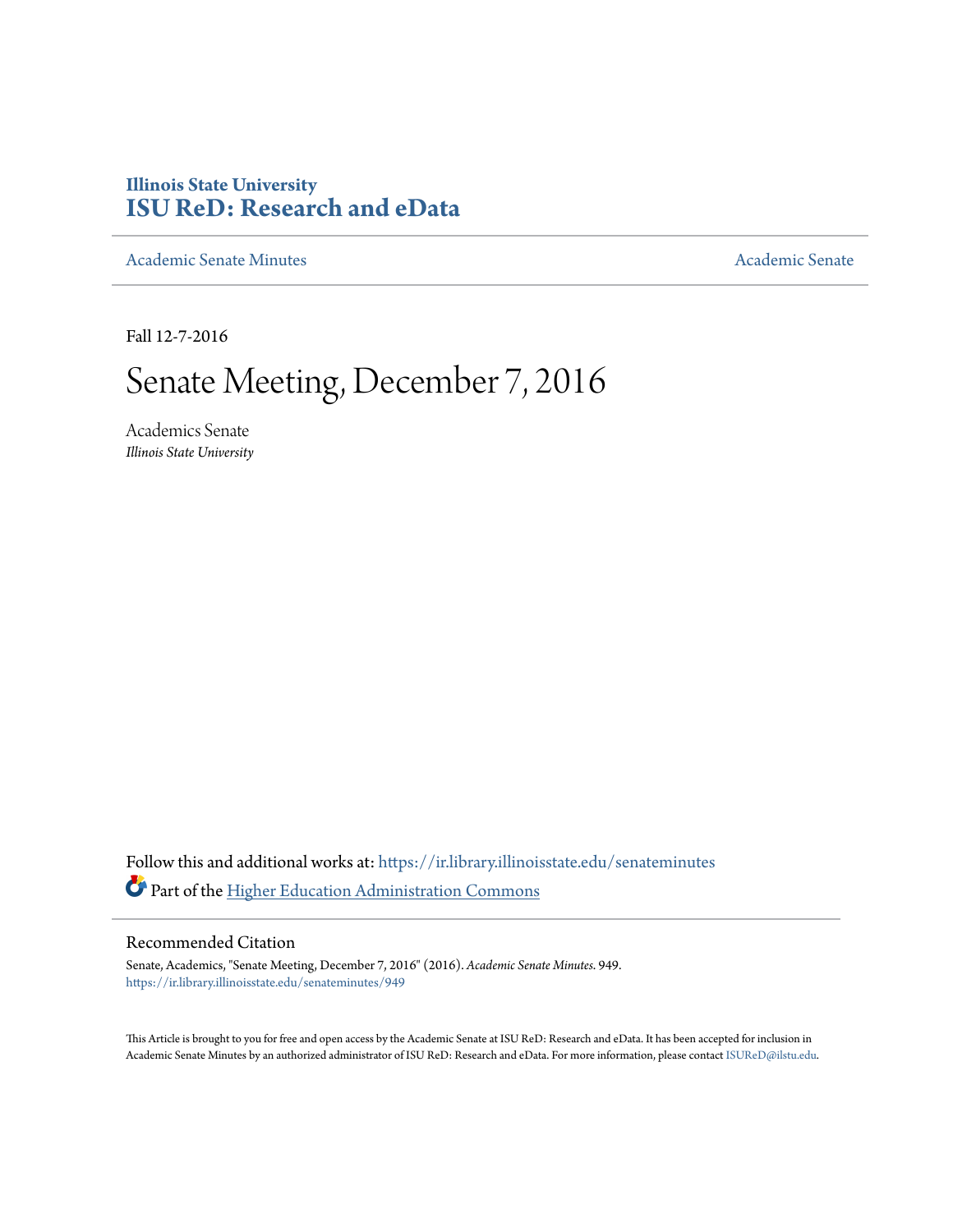## **Academic Senate Meeting Minutes Wednesday, December 7, 2016 (Approved)**

## *Call to Order*

Senate Chairperson Susan Kalter called the meeting to order.

## *Roll Call*

Senate Secretary Mike Gizzi called the role and declared a quorum.

Senator Kalter: Good evening, everyone. Happy Success Week. We're going to start out tonight with IBHE faculty report from Diane Dean of Educational Administration and Foundations. To remind you, that's Illinois Board of Higher Education's Faculty Advisory Committee, and Diane Dean is our rep on that. So welcome, Professor Dean, and take it away.

## *IBHE-FAC Report (Diane Dean, EAF)*

Professor Dean: Thank you. My report tonight covers the meetings from the fall 2016 of IBHE FAC. Those minutes for those meetings, as well as this report, will be made available to you. Primarily, there have been two main things that have captured the focus of our attention throughout the fall and that has been the state budget and the faculty representation on the Board of Higher Education itself. So with the budget, the IBHE staff reports to us. They have very little news and very little optimism for the state budget, the stalled state budget. They anticipate that we will probably not hear anything until spring, and then we could very much likely see a scenario like we saw last year where things come in one piece early and then another piece later. But, basically, we received very little news on that at FAC. A lot of our time is spent in those meetings discussing how campuses are surviving and strategizing their survival in this budget climate, and it's actually a very somber situation, because we hear from some of the larger institutions that are doing well, faring well in terms of their enrollment, and then we hear from our peers at the small universities who've seen declining enrollments. And as we're having those conversations, we know that statewide students are leaving Illinois for other choices, and that those of us who are faring well may be doing so at the expense of our peers who are suffering more. So those are some very difficult conversations that we have.

Relatedly, the University of Illinois in Urbana-Champaign reported to us that their institution is entering into a proposed compact where they will voluntarily adopt additional performance measures in exchange for a guarantee of five years' stable appropriations at the 2015 levels, so that is currently a House bill that's under review, and it also includes some other concessions that they're seeking, such as some relief from some of the procurement code. So we continue to watch that on FAC. Some FAC members have expressed concern that if that proposal is approved it would become a model that then other institutions will be expected to follow or will need to follow, and yet we weren't consulted while that was being developed, or weren't made aware of it while it was being developed. So we're going to continue to watch that one. The takeaway point from all of this is that it's vitally important for colleges and universities, for faculty, and our staff and our students to continue to appeal to our legislators to address this budget crisis, reminding them of the damage that's already been done and continues to be inflicted upon us and our students. So that's pretty much it with the budget report.

Regarding the Board seat, this is the second dominant thing in our attention on our agendas. You've heard me say before, and I'm sure you've heard it in discussions before, the FAC continues to focus on regaining its IBHE Board seat that we lost. There are 16 members on IBHE; 12 are appointed by the governor, and then among those there's one board member seat that's designated for a public university faculty member. So when our FAC member who held that seat retired, we put forth recommendations for whom we would like to see appointed to that seat. We recommended them to the governor, and instead the governor appointed Mr. John Bambenek, who is an adjunct instructor at the University of Illinois Urbana-Champaign. He lacks a graduate degree. He's never held a full-time faculty appointment. He teaches one course per semester at that institution. He's never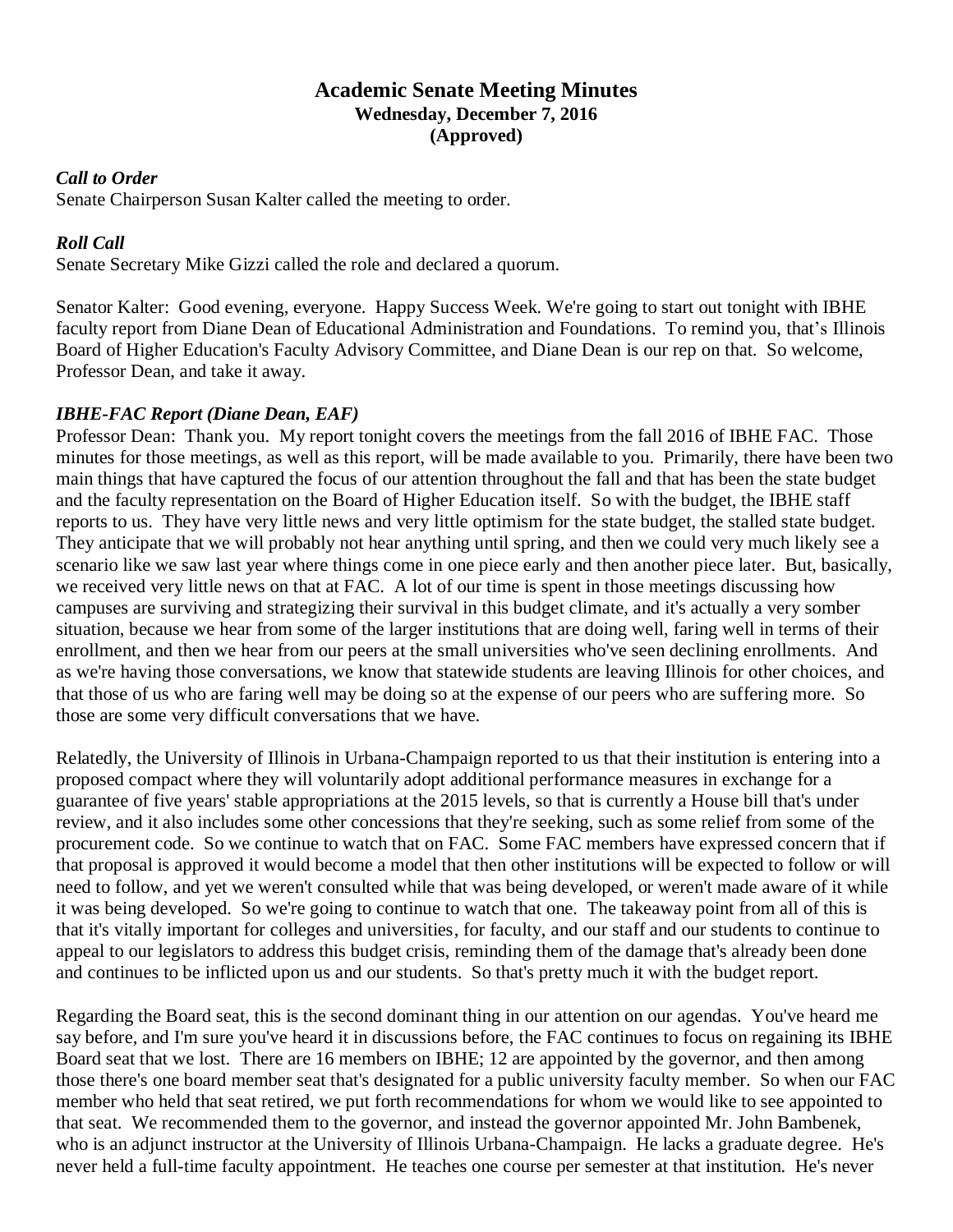experienced the faculty tenure & promotion process. He's never participated in university shared governance structures, or academic or curricular planning, or student advisement, and as such he fundamentally does not fit the description of a public university faculty member in the spirit of the law that governs those board membership positions, and we feel he's wholly unsuitable to represent us as public university faculty. So throughout the past year, we've vociferously opposed his appointment, we've attempted to work cordially with all the entities involved, such as IBHE and general assembly members, and the governor's office, but to date our efforts have not yielded any conclusive results. To date, also, Academic Senates from some of our peer institutions, about six to date, on behalf of their faculty have written formal letters of concern to their legislative representatives opposing the appointment, and we would like to encourage that all of our Academic Senates follow suit and consider writing their own letters in opposition to this appointment.

We do not know when the Senate Executive Appointment Committee is going to meet to approve or deny Mr. Bambenek's appointment, but their delay in doing so, we might be able to interpret that as a favorable response to our continued concerns that we're expressing. So the fact that that hasn't yet been either approved or denied is actually in our favor, and we think with some continued advocacy work, we can keep it at the forefront of that appointment committee's thinking. Relatedly, in the meantime, there is another vacancy on that board that's intended for any general member of the public. It's also a governor-appointed position, but any Illinois citizen can apply for that. In our past advocacy work, we had suggested to the governor that he just reclassify Mr. Bambenek's appointment as a public member and open that faculty seat back up for an actual full-time public faculty member. He's not yet honored that request, but as a tangential strategy, we plan to coordinate one of our members to apply for that public position to get some support for that. The matter of the legitimacy of Mr. Bambenek's appointment, though, will continue remaining unresolved, even if we're successful in getting anyone into that public faculty seat. We have no idea what to expect for the odds for that, but that's an interim strategy.

In the long term, what we would like to do, FAC would like to see that appointment process change. Specifically, we would like to see the governor's authority to appoint the position removed and have it placed with us at the IBHE FAC. And there's precedence for this, because, for example, the two student members on the board of IBHE are appointed under the authority of the IBHE Student Advisory Committee, so we would just be asking for something parallel to what already exists. Relatedly to that, as long as we are formulating this proposal, we really think that we'd like to see membership change to include not just one, but three faculty seats. One from the public universities, one from the privates, and one from community colleges. Again, there's precedence for that, because it's similar to the structuring of the student representation in which one seat is reserved for a traditional student, and the other is reserved for a non-traditional student. So we're going to work on drafting that proposal in 2017, but at the moment we want to keep the press on opposing Mr. Bambenek's appointment, and we'll work this other avenue to get somebody applying for the public position that exists.

Okay. So those are the main things, but in the etcetera category, other business going on, things that we're watching, we are continuing to watch Senate Bill 2234, which would allow community colleges to offer Bachelor's degree programs in nursing. The four-year colleges have been strongly opposed to this, and we're going to continue to watch that as it moves through, and we should receive more information at our December meeting next week. We are also continuing to watch Senate Bill 2196, which is making its way through the legislature. That bill will allow undocumented students to apply for non-MAP financial assistance. That's already passed the Senate, and we're going to continue to monitor progression of that. Following on the heels of last year's changes regarding Advanced Placement credit, which there was discussion in this body about that, there is new Illinois legislation that will ensure that all students who receive a 4 or higher in the international baccalaureate subjects courses will receive credit at all public colleges and universities. So to help support the development of the policies that will need to be in place for that, the Illinois IB Schools Association is going to be having a free credit policy workshop for faculty in any universities who'd like to attend, and I can get you more information on that if you're interested. It's coming up fast. And then the last of the four things on my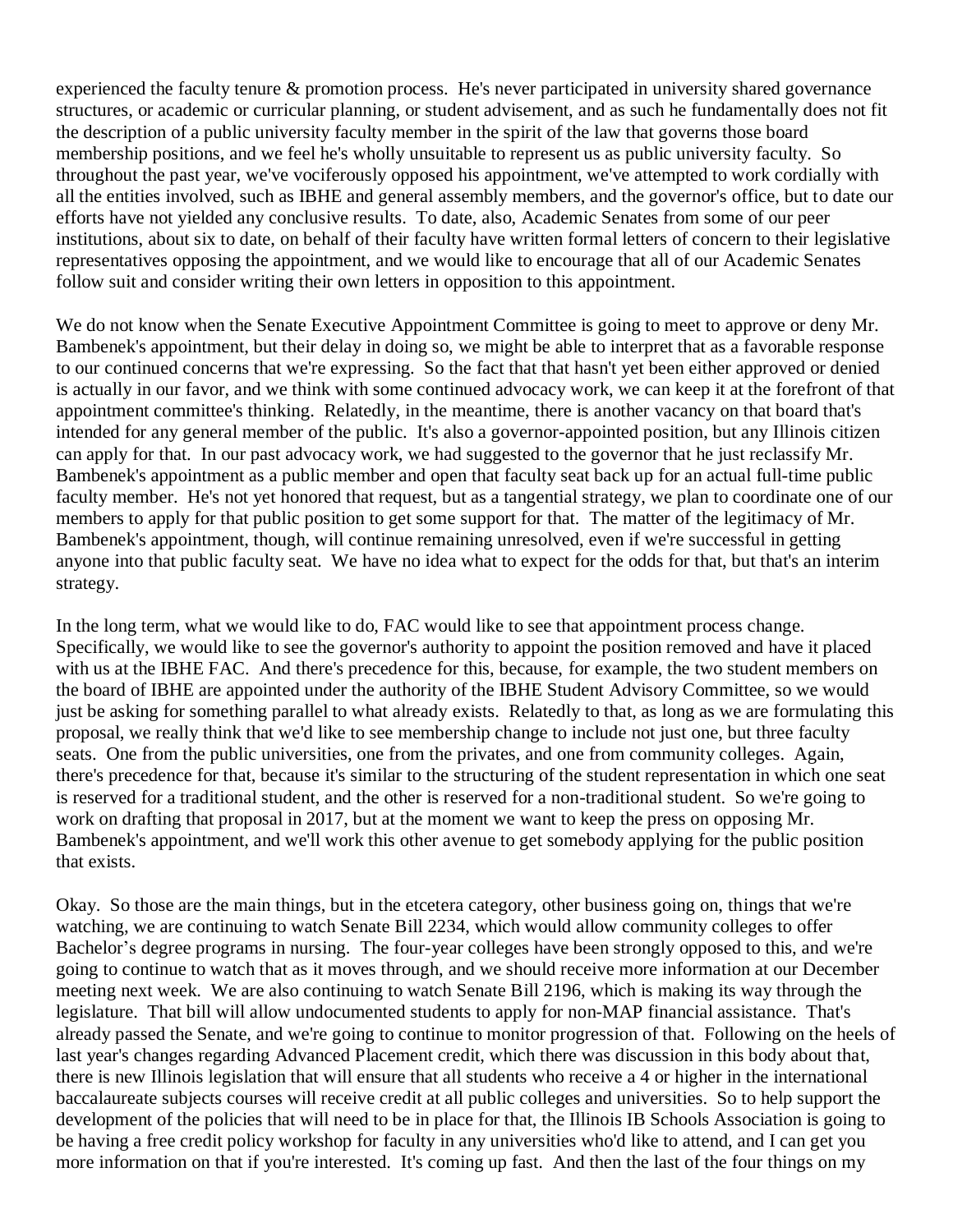etcetera list, related, the Military Prior Learning Assessment Task Force. I mentioned that to you last year. That is something that's underway, how to recognize prior military learning and award academic credit to our veterans and service members. That task force's work has been guided by CAEL, which is the Council for Adult and Experiential Learning. It's a nonprofit organization that's focused on prior learning assessment. And in the early spring, they'll be offering several workshops for faculty and staff who are interested in learning about and weighing in on how the state is shaping this in terms of prior learning assessment for the military. And I will get you more information on that after we hear about that at our December meeting as well.

Senator Wortham: Did the IBHE request the governor for a rationale for this appointment? And did he provide one of Mr. Bambenek?

Professor Dean: The governor seems to feel that Mr. Bambenek, his role as an adjunct faculty member at University of Illinois qualifies him as a public faculty member, and that's pretty much the line that's been held that we've received.

Senator Walsh: Would you happen to know if the recommendations released of IBHE FAC have previously been accepted by governors to appoint the representatives that they saw fit?

Professor Dean: That's a really good question. I would like to defer and see if our Senator Gizzi might know more about that, because I only came on this past year.

Senator Gizzi: Repeat the question, because I didn't hear it fully.

Senator Walsh: It was whether or not in the past previous governors have accepted the nominations of IBHE FAC for the faculty representative on the board.

Senator Gizzi: Well the answer to that is simple. Yes, but there's only been one before, and he served it… Alan…I can't remember his last name. I know the guy really well too.

Professor Dean: Kearns.

Senator Gizzi: Yes. He served the whole time I was on, so at least five or six years, when they created that. But, you know, I don't think the Board itself would ever, you know, challenge the governor about his appointee, because they're all gubernatorial appointees too. The interesting thing is the quasi faculty member has been serving since, what, May? His name is even on the stationery. He just hasn't been confirmed.

Professor Dean: Yes. That is true.

Senator Gizzi: Last spring, he met with our chair, with the FAC chair and another member, and he was actually open to encouraging the governor to make that next vacant appointment a faculty one, but the governor turned that down.

Professor Dean: So that is our interim strategy of having a FAC member apply for that open public seat, could give a graceful out to the situation if the governor would be willing to entertain that recommendation for an appointment. I think it's important to say that we all recognize and value the hard work that our adjunct and NTT colleagues do, so I'm really careful when I say who's a faculty member and who's not a faculty member, but I want to emphasize that our concern has really to do with that Mr. Bambenek has not experienced the full range of work that we as tenured and tenure-track faculty do in a college and university. And, as such, we just don't feel that he can represent us on that body.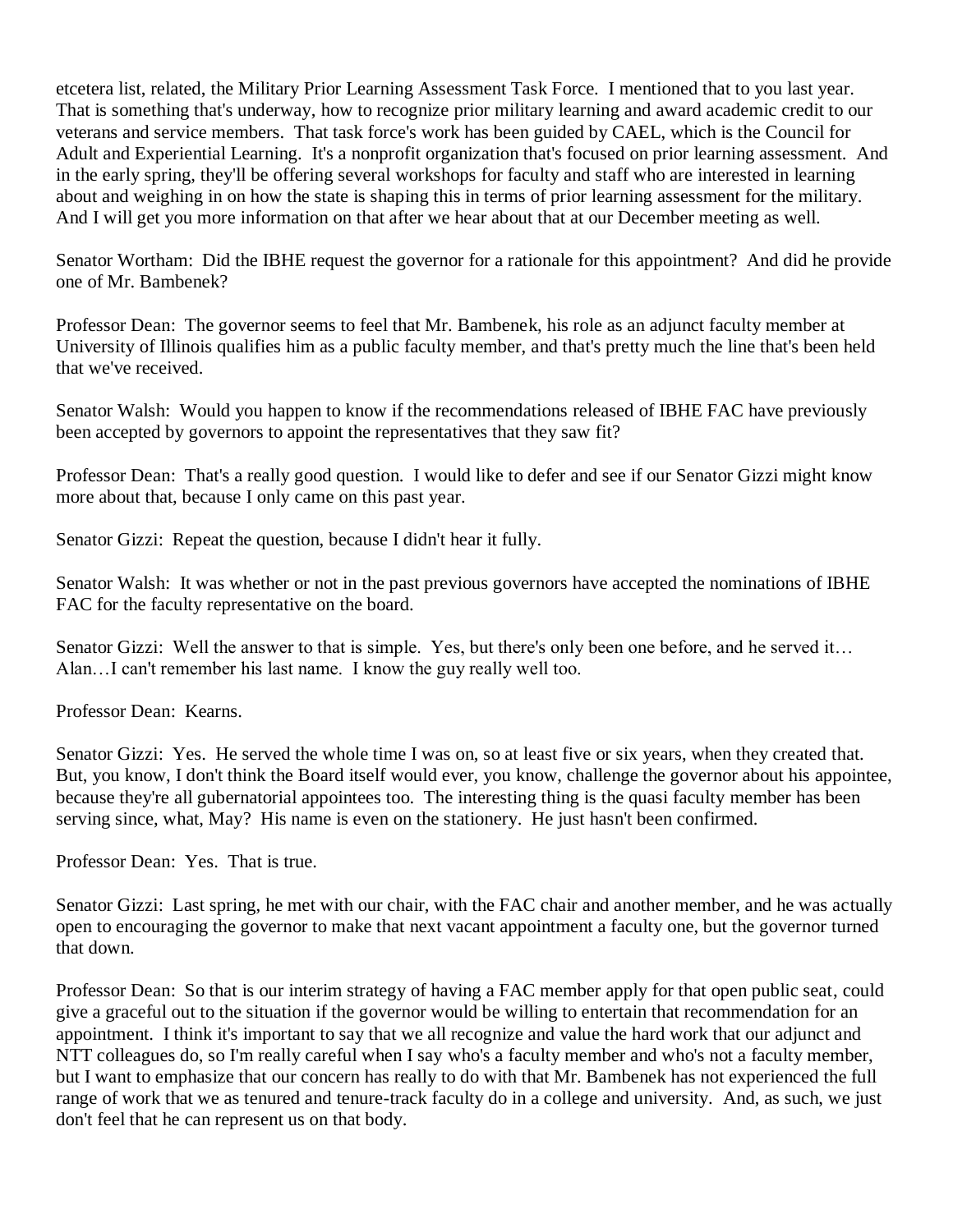Senator Kalter: Any other questions? All right. Seeing none, I just want to make a mention that it wasn't quite a year ago the Executive Committee discussed our approach as an institution and as an Academic Senate to this question of Mr. Bambenek, I guess he doesn't have a graduate degree, so we won't call him Dr. Bambenek, and we determined that it would be best to go through Jonathan Lackland on the advice of our President and Provost. Jonathan Lackland is our government relations lobbyist. If anybody would like to give feedback to the Executive Committee about that, as Professor Dean indicated, there are some Academic Senates that have either written letters or have engaged in letter writing campaigns to both the subcommittee that has to confirm this appointment and have plans to do so if it ever gets out of committee, so let us know if you think that that's a better strategy, but right now we are working on the advice of our President and Provost through Jonathan Lackland, who knows the State Government quite well. And thank you, Professor Dean.

Professor Dean: My pleasure.

#### *Chairperson's Remarks*

Senator Kalter: All right. Just a couple remarks tonight for chairperson's remarks. First, we're going to be aiming tonight for a hard stop of 8:30 p.m., so that the Faculty Caucus can complete the business that it was unable to complete on November 9, and as well as attending to new business. We'd like to start 2017 without a backlog if we can. And also I'd like to remind everyone that I sent out a draft of the Academic Senate's existing bylaws with some suggested edits on September 19, first, but then again this morning. Please take a look at those bylaws and forward any comments or questions that you might have to Martha Horst for the Rules Committee to consider those during its deliberations in the spring. And also, if you could, please copy acsenate@ilstu.edu so that we can do record-keeping stuff just in case that process takes longer than spring 2017. We want to make sure that all your comments get to the next committee as well, and we don't want to have to put that on Senator Horst to create a report to do that.

A couple of other things: We're saying goodbye to a couple of longstanding senators tonight. Dan Heylin, as was mentioned, we're going to miss you, and I just want to say both Jim Jawahar, who's in the seats, and I and Senator McHale, and Senator Haugo, and maybe I'm missing somebody, have served also with you on the Academic Planning Committee. A terrific contributor to that committee. I understand that Senator Sibley, is that right, is going to be joining us in the spring. So welcome to that committee. It's the committee that basically does program review for all of our programs over an eight-year cycle. Also, Kyle Falson is also leaving us tonight, so thank you for your service on the Senate. I can't remember if I did this last time, so we'll welcome not only Lauren Porter, Logan Robb, and Febin Chirayath, who is not here tonight. But also we've got some new senators, Jesus Magana, is that right? And also Ian Maister, who may be over there in the chairs. Wonderful. And so you folks are going to be taking the vacant seats. Thank you also for your service. And then, finally, tonight is Senator Krejci's last meeting as a senator. Is she sitting over on that side? Yes. So we want to thank her for her service to the Senate and to the University and wish her the best in her future endeavors in the great state of Wisconsin. So we'll give her a round of applause. And that's it tonight for chairperson's remarks, unless you have any questions for me. Wonderful.

#### *Student Body President's Remarks*

Senator Walsh: Hello everyone. Last Wednesday night we had a very eventful Student Government General Assembly meeting. We started off the evening around 5 p.m. creating a video with Brian Beam and President Dietz for the University's Advancement department in order to encourage alumni to donate money for scholarships. At our General Assembly meeting, the SGA approved funding for a textbook savings tips flyer that will be distributed to students in all residence halls throughout campus. By 10 p.m., when we finally cleared out of the Bone Student Center, we had appointed two new senators who will be joining us next semester, as previously stated, Jesus Magana, to the student life senator position. He will be taking Dan Heylin's role. And then Ian Maister, who's here in the audience tonight, will be taking the new off campus senator position in place of Kyle. Both Kyle and Dan will be off student teaching next semester, so we wish them luck with that. We also elected a new president of the assembly, Beau Grzanich, so congratulations to you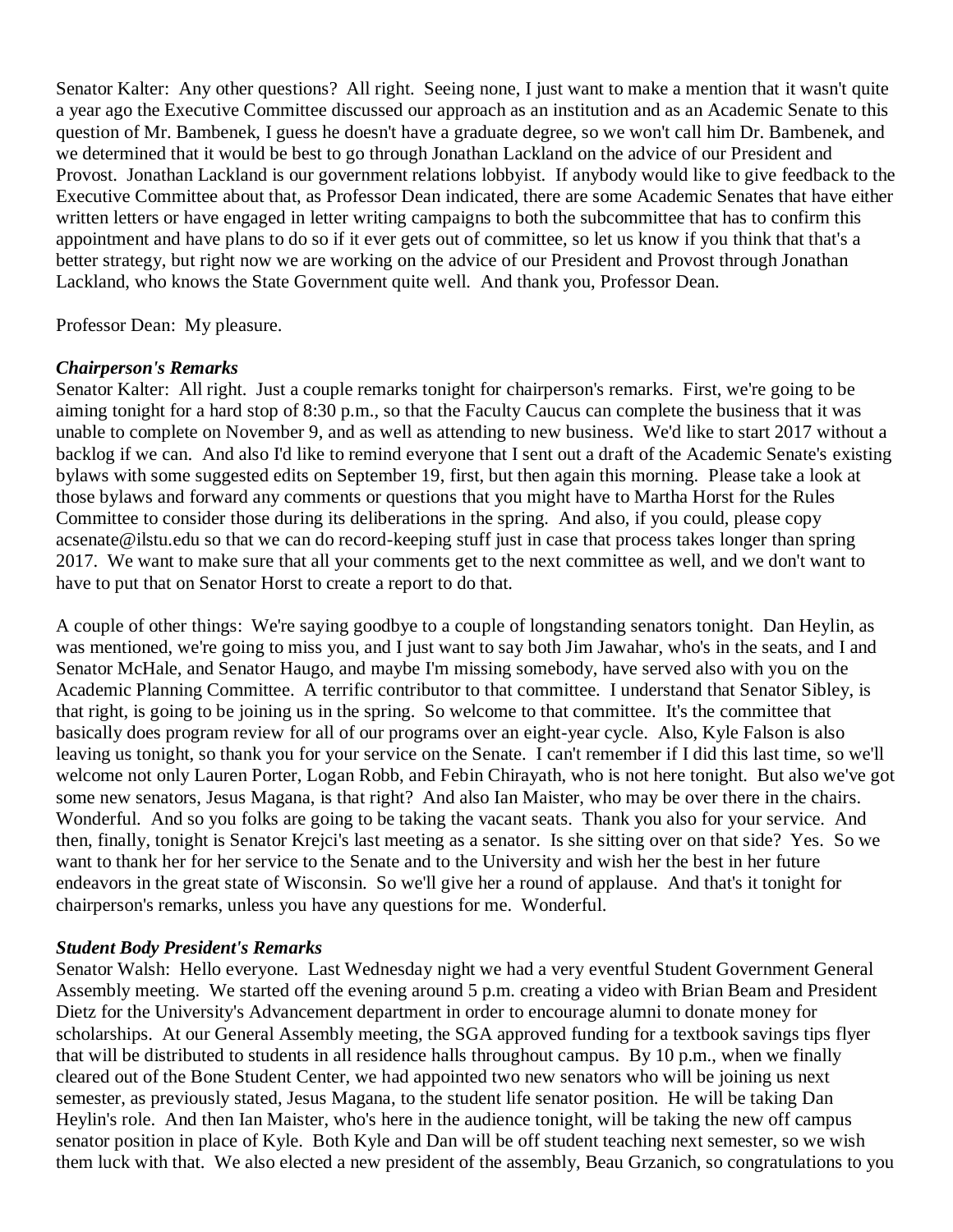and Vice President of the Assembly Sean Sibley. So if you'd just like to give them a round of applause briefly it would be greatly appreciated.

And I will save my emotional farewells for Dan and Kyle for later. This past weekend, myself alongside Senator Heylin, Senator Snyder, Senator Sibley, and Senator Kinross attended the IBHE-SAC meeting at Roosevelt University in downtown Chicago. At this meeting we discussed textbook affordability and shared governance across public, private, and community colleges. I'm very pleased to report that in all of the institutions that we've come across, across the state, ISU by far has the strongest framework of shared governance that I've seen. This is something that I'm truly proud of and really just honored to be a part of and we'll actually be working with the student leaders across the state to help them find ways to give students a stronger voice on their own campuses through the shared governance process. We also passed a statement of support for the higher education appropriations and MAP grant funding that will be sent to IBHE, as well as the governor. I'm also pleased to announce that at this meeting I was nominated by IBHE-SAC to serve as the student representative on the Illinois Student Assistance Commission pending an appointment from the governor, and hopefully I'll have an easier time with that. I'd also like to thank the faculty for their compliance this semester with our Success Week policy. We've heard great things so far. We just received a couple of minimal reports on violations and they've all been handled very well and in a very cooperative manner. So thank you, faculty. Finally, this coming Sunday the SGA will host its final event of the semester, Club Milner at Milner Plaza from 10 to 10 p.m. We'll be providing free coffee, snacks, and promo items, as well as a live DJ to help students relax during finals. With that, I yield for questions. Thank you.

Senator Kalter: Any questions for Senator Walsh? It is music to my ears, Senator Walsh, to hear what you just said about Success Week. We were hoping that even though it might be a bumpy start, that as we enculturate people into Success Week that faculty would start following that policy. So that's very good to hear. Excellent.

## *Administrators' Remarks*

#### • *President Larry Dietz*

President Dietz: Thank you very much. I first of all want to congratulate Senator Walsh on your appointment to ISAC. That's a big deal. So congratulations and we look forward to your service in that role.

Senator Walsh: Thank you very much.

President Dietz: I have four points tonight. The first is that I received the Campus Climate Assessment Task Force draft report last Friday and met with the Campus Climate Assessment Task Force itself. I want to thank the members of that task force for their thoughtful and helpful suggestions. They are editing the draft report right now and should have the final version of that to me by the beginning of next semester, and possibly before then. I've informed them that I plan to accept the report with the modest edits that they are going to do, and we'll begin immediately to work with the cabinet to assign tasks, develop cost estimates, and prioritize the recommendations. The report will also be added to the president's websites where everyone can see the report. We will also develop a scorecard so we can provide updates on our various recommendations and tasks that we're undertaking with that.

Secondly, I want to thank the faculty, staff and students for assisting with the demonstration the day after the November election and for comments that I received, and to some degree I'm still receiving, from concerned faculty, staff, students, and community members about the two emails that I sent out. There were several of those that had very constructive suggestions about the campus climate issue in particular, and those were forwarded to the task force. I also had a fruitful meeting with one of our Communication faculty members about suggestions that he had made. I'm pleased that there will be discussions later in this meeting on a Sense of the Senate related to this topic. I also plan to sign the Pomona Accord about undocumented students and have begun that process. It's not as easy as just pulling up the website and signing on. It's not terribly lengthy, but I will finish that this week. Having said that, becoming a sanctuary campus is probably not likely given all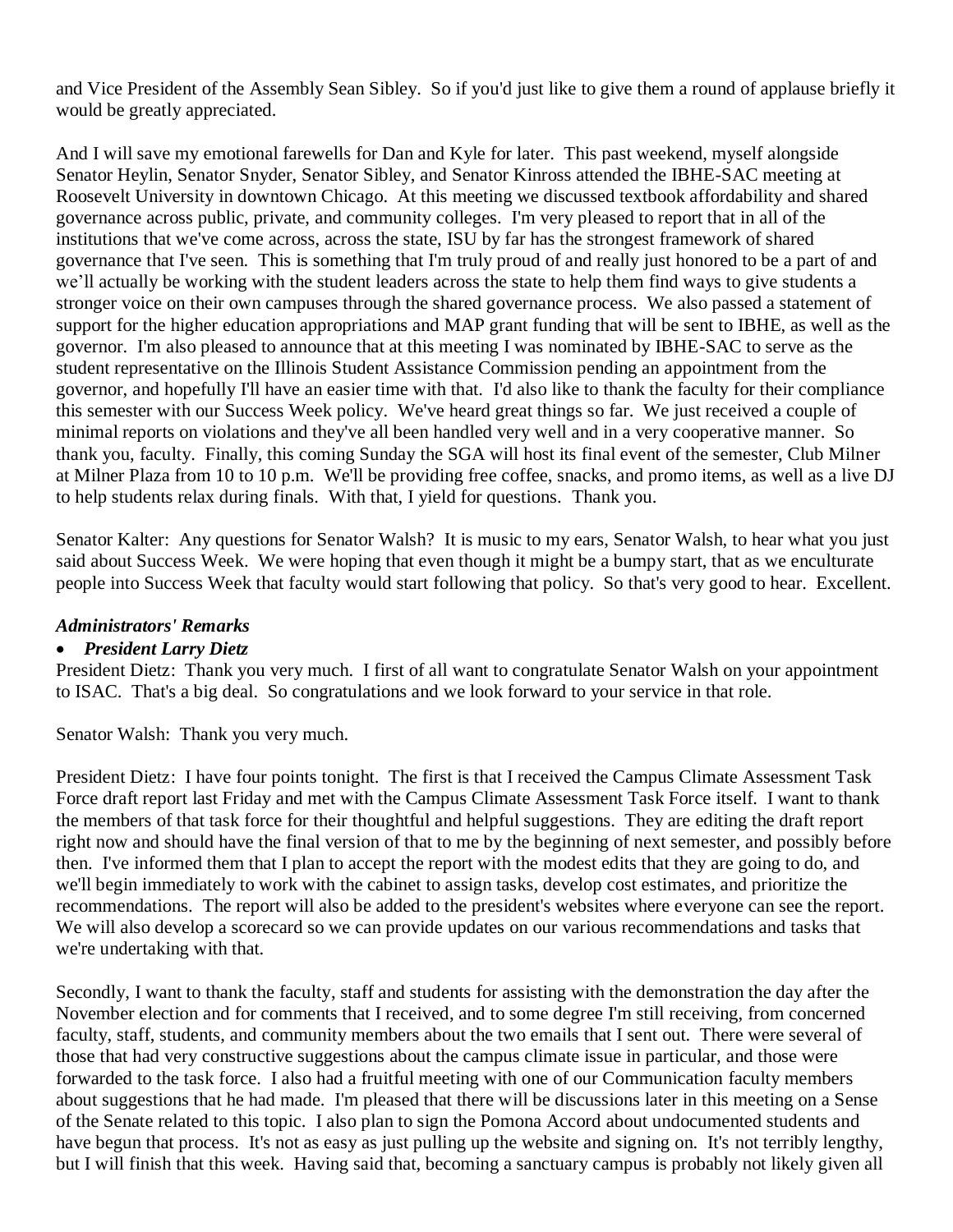the legal issues that are related to all of that, and I think many of you may have read President Killeen's remarks about the University of Illinois not going to be able to do that, but that's one of the recommendations that's in the Campus Climate Assessment Task Force. I asked that they leave that in there so it will help us form some language around providing a safe campus free from harassment and discrimination for all. So I think that while the formal designation of a sanctuary campus may be problematic for a public university, I think that we can move ahead with the intent of that language.

My next point is that the budget discussions continue. I share the frustration that Dr. Dean shared with you all, but there has really not been any action to date. The IBHE chair, Tom Cross, and I have been in constant communication, and I was notified this afternoon about 5:30 p.m. that a time has been arranged for he and I to meet with the governor on Monday. Our plan is to do the same before the holiday with the speaker. We don't know if the second will happen, but the first meeting will happen on Monday. Part of the discussion with that will be, obviously, the financial difficulties of all the public institutions in the state, and I'm meeting with him as the convener of all the university presidents. He, obviously, knows the institution that I represent as president, but being the convener of that larger group opens up some longer discussions. I plan to talk to him about the budget impasse, about the outmigration of students that the impasse is causing, and lots of other points with that. I think I'd be remiss if I didn't say something about the compact as well that the University of Illinois has put together. It's a really good discussion piece. I've had great conversations with President Killeen about that. I've had discussions with the other presidents about the compact, and, again, I think most think it's a good discussion piece, but some of the metrics that are in the one that represents University of Illinois will simply not work for some of the other institutions. As an institution, we are probably closer to complying with some of the things that are in the U of I compact, but even with us there's some things that really don't fit, so it's certainly not a one-size-fits-all, but the idea of trying to get some agreement between the governor and the legislature and institutions that would stabilize funding and perhaps provide stability over a longer period of time versus these stopgap measures are really what we're trying to do while relieving us from some of the, in my estimation, overprescribed rules and regulations related to procurement, and also to provide us with some mandate relief. So those discussions will continue. I'll report the next time we get together on a meeting with the governor on Monday, but I'm looking forward to continuing to talk about that. We don't know, frankly, as a group of presidents or with individual meetings like this how much good they do. We know they can't hurt, and I think the idea that we're getting a meeting is a good indicator, and I hope the same will happen with the speaker.

Finally, I'd just like to say thanks also to the senators who are moving off of this Academic Senate. Your work is indeed notable and we appreciate that. Thanks for another great semester. Good luck on finals and for the faculty on grading the finals. Congratulations to the graduates. I'll look forward to shaking your hand at Commencement, and in particular to Senator Krejci, who is attending her last Academic Senate meeting, thank you for your service to the University. Best wishes to you and Stephen in your next chapter. This does not, however, excuse you from our remaining meetings between now and the end of your contract or Commencement, but on the record thanks and good luck.

Senator McHale: I noticed over break that it seemed like the State stepped up and gave additional funding to those state schools who aren't doing as well as we are. And then I thought about how much Senator Alt, how you president, how all our faculty and all of the staff are trying to tighten our belt, as it were, and I wonder do you feel as if the state legislature is rewarding for those institutions at that point that aren't making those accommodations? And I guess maybe the question is related to, is that new funding or is that just funding that hasn't come to those institutions yet and they decided to let it go to the institutions.

President Dietz: Thanks for that complex question. I will try to answer all the particulars of that. First of all, it is new funding for them, but it was included in the last stopgap as an emergency fund of \$20 million that was given to the Illinois Board of Higher Education to develop criteria that would result in the expenditure of those funds. The criteria was, in my estimation, pretty prescriptive, but at the same time a little loose in terms of application. Everybody knew that Chicago State was going to apply for some of those funds, because they're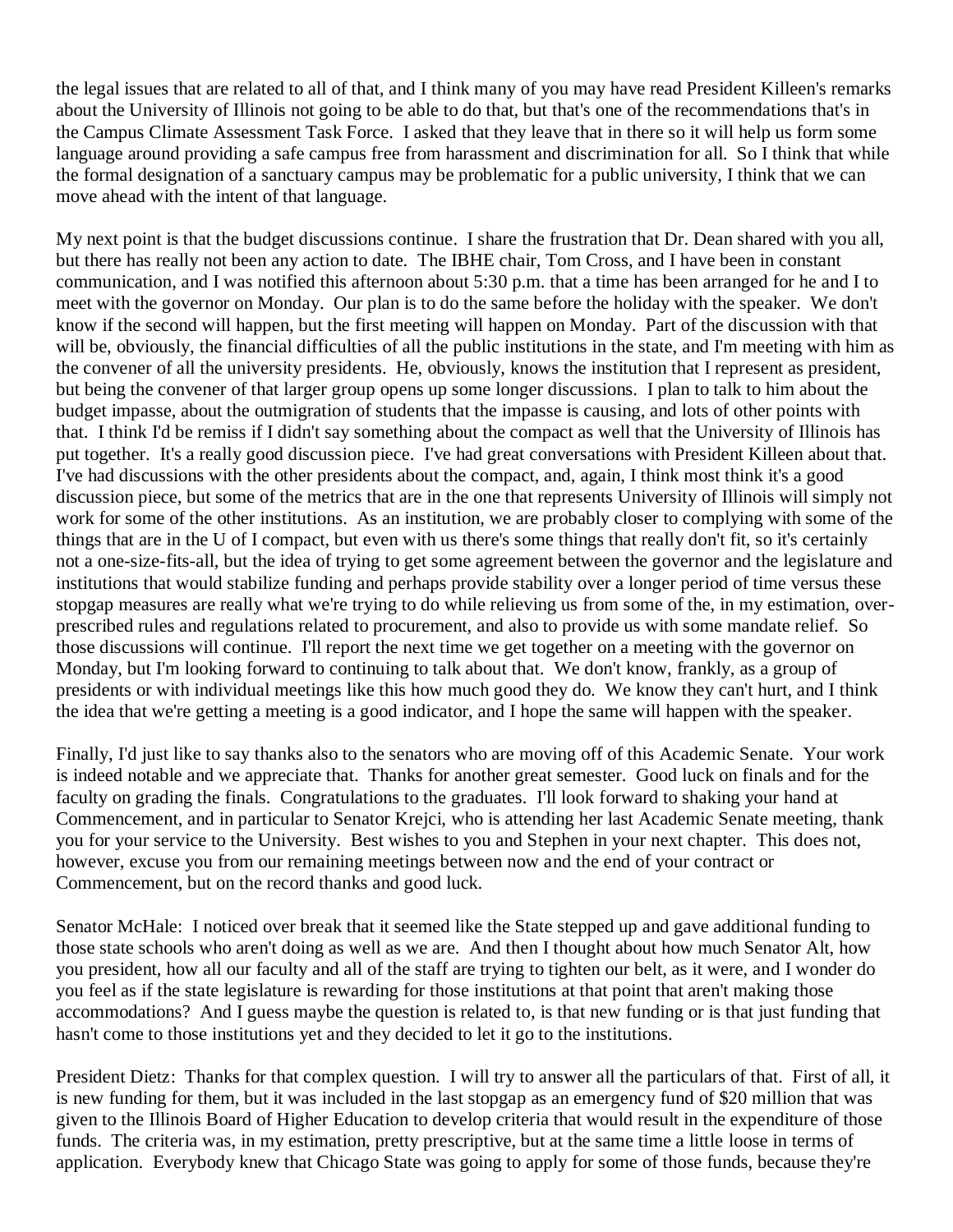the only institution in the state that has declared financial exigency. There are others who have said that they have emergency needs. That gets a little looser in terms of emergency needs. I would say that all the institutions that receive funding, and they're really only three, Chicago State, Eastern, and Western. Others wanted some of that money. Northeastern wanted some of the money. Governor State wanted some of the money. Frankly all of us wanted some of that money, and all of those institutions have done, in my estimation, what they needed to do to stay open, and that's resulted in many instances in layoffs and furloughs and all kinds of things at this point we've been able to avoid as an institution. We were almost asked to sign a letter. It wasn't a financial emergency, but the data that they were collecting, it was almost that you were indigent as an institution, and there was an issue there not only in terms of our financial situation as an institution and many others who didn't want to put themselves in that category. I would say the ones that received the money felt like that they had to in order to stay open. The money, though, was included in that last stopgap. The biggest issue, and I think the philosophical issue that you raise is a very important one that is causing a lot of discussion among university presidents, as well as the governor and the speaker and the legislature, and that is what impact will that funding have on future funding of those institutions. Will it be counted in the dollar amount that we might get in a budget or another stopgap measure? That question has not been answered, but I think it does beg the larger question of how long will institutions like us, frankly, be denied money while other institutions are given money that are in more stringent situations, and I don't have an answer to that. I have an opinion about it, but I don't have an answer to it. It's a good question, though. Thank you.

Senator Kinross: On December 1, Governor Rauner put out a video and a statement saying that he will not support any more stopgap budgets without tax freezes and term limits, which is obviously very worrisome, because that puts more pressure on them passing a normal budget, so I was just wondering if this current update from his statements will be discussed in your meeting on December 1.

President Dietz: I'm sure it will be. If he doesn't bring it up, I will.

Senator Kalter: Other questions, further questions. I realize I was remiss. I forgot to mention also some other new senators; Senator Aguilar, who has been with us for a couple of weeks, actually, and Senator Schimmel, who is new from the College of Music for one of our faculty seats in College of Fine Arts, so sorry about that. I'm trying to remember all these things while I'm also in the midst of grading, etc.

## • *Provost Janet Krejci*

Provost Krejci: Thank you. My thoughts and energy go out to students and faculty readying for final exams next week. Congrats to any of those who are graduating. I too would like to herald my kudos for Success Week. Those of you who are a little bit newer to Senate, that was a student-led initiative and it's wonderful that it's been so successful. Just don't forget, students, besides the Milner 10 o'clock DJ, there are lots of goodies going on, I think starting about 6 on Sunday, Monday, Tuesday at Milner, and therapy dogs during finals. So Wellness will also offer massages in McCormick, wherever Senator Brauer is. (Inaudible) Oh, it's on the website as McCormick. Okay, good correction. So a few things in terms of enrollment. As you know, we had been trending down, but we are rebounding a bit on that. We're only down in fall FTIC applications 3% now. You know that at one point we were down 9%, so we rebounded nicely. We are down 4% in applications. That's more due to a glitch in a system, we believe, than anything else. So we are tracking those numbers and, as Professor Dean talked about, we really have been hearing from other universities that many of the universities are struggling with enrollment, except for U of I, ourselves, and sometimes a couple more, so we're doing well. But even better news is that the open house that was held in September had over 300 more students than we had last September attending, it was oversubscribed, and the open house in November had more than 400 more than last semester, and the Redbird Day had more than 150, so there's still quite a bit of interest and excitement about ISU, as there should be.

A couple of things coming up, just so you're aware of it, will be graduation December 17 celebrating. There are all kinds of wonderful academic productions and speakers going on. In fact, as we speak, Dr. Kyle Ciani, is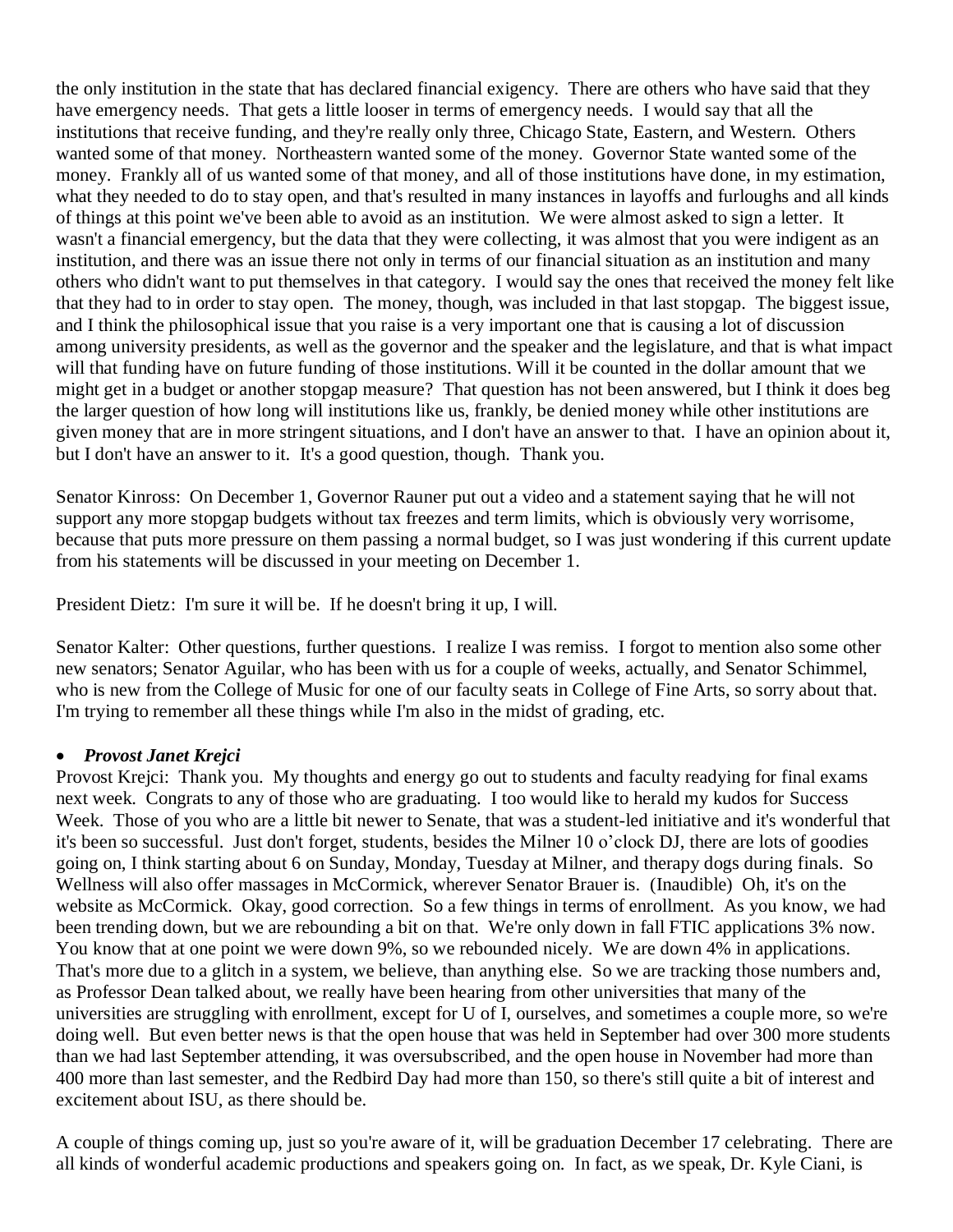speaking at the library on equal pay. There have been some fabulous Fine Arts productions this weekend and through Friday. "It's A Wonderful Life" a radio play will be there. School of Art holiday fair. Don't forget that. It's fabulous this weekend. And we may not meet again, so please don't forget the university-wide teaching symposium on January 12. That's huge, and we usually have 300-400 faculty. I really want to personally thank the Senate for allowing me to serve here. It's been a tremendous opportunity, and I will echo Senator Walsh's comments about ISU having the strongest shared governance that most have witnessed. It has been an honor to serve here, and I want to personally thank Dr. Jan Murphy, who has agreed to step up at this time, and she has been working with me on transition. We promise that will be smooth. Dr. Murphy is a very, very wise and seasoned administrator, and we are in good hands with her. So it's really been a wonderful experience here, and I hope to keep in touch with many of you. Thank you. I'll yield for questions.

Senator Kalter: Are there questions for Senator Krejci. That's called letting you off easy on your last night. Excellent work, everyone.

#### • *Vice President of Student Affairs Levester Johnson*

Senator Johnson: Just a couple of updates. Starting off and maybe picking up where our president left off. As a follow-up to some of the incidents and some of the rallies that took place a number of weeks ago, we do have a plan between Academic and maybe Student Affairs to maybe pull together a group of individuals to look at what we might do to establish maybe some type of a template or program by which can be traveled through the various departments, colleges, administrative offices, student groups, and maybe with a focus on what does it mean to be a Redbird. This type of a program would focus on our fundamentals, our values as an institution as opposed to reinventing the wheel. I think it fits very well into what I have seen as far as some of the documents that might be shared a little bit later on, focusing on what it really means to be a member of this community then in that sense. In order to establish a foundation by which we can have then maybe deeper and more in depth dialogue later on, but we've got to get back to the basics in that sense. But this group would focus on that as well as look at some of what might be events upcoming that might reignite feelings and concern within our community and across the country, i.e., the Inauguration that's coming up, to put some thought to what we might do to come together as a campus community in preparation for events like that as well. But that's hopefully upcoming such that we identify those individuals who would serve by the end of the semester and maybe they could start meeting second semester, and this is not to usurp the recommendations and the things that our Climate Task Force is doing. As a matter of fact, the group will be kind of charged to take some of those considerations in mind as they pull together some of their recommendations. But we felt that we need to move forward with something and at least a game plan and something that we're working on in order to address what might be issues for our second semester, so I wanted to make this group aware of that.

Next I want to echo all the thoughts on this is my first Success Week and there are a number of collaborativetype of initiatives that have taken place, in addition to Club Milner. I might even actually go there in order to bust a move a little bit there, so be on the lookout for that. In addition to that, again, kudos for if you want to get your puppy fix on, again, Monday and Tuesday will be PAWSitively going on, on those two days, so stop by for that. In addition to that, collaborating with the Milner Library and Academic Affairs, you might see some of the advertisement throughout campus. The library gets pretty packed, and students sometimes are seeking other places by which they can study, and so we've got information out there about all the other places by which we're opening up in order for students to be able to study; everything from the Tri-Towers to the Bone Student Center, McCormick Hall, and so on and so forth. It's very important to make sure students are aware of where those nice little niche places are where they can get their study on. So that's a great collaborative effort between our two areas, as well as be on the lookout for opening up our dining facilities later on in the evening for our students so they can grab a quick snack in between studying as well, so a number of great things that are going on in order to support Success Week. And then, finally, I want to make the group aware of Student Affairs did have their traditional little celebration yesterday acknowledging and recognizing one of our own individuals for the Neal Gamsky award, which goes to a Student Affairs staff member who has exemplified significant contributions to the campus community, in particular in their service to students, and this year's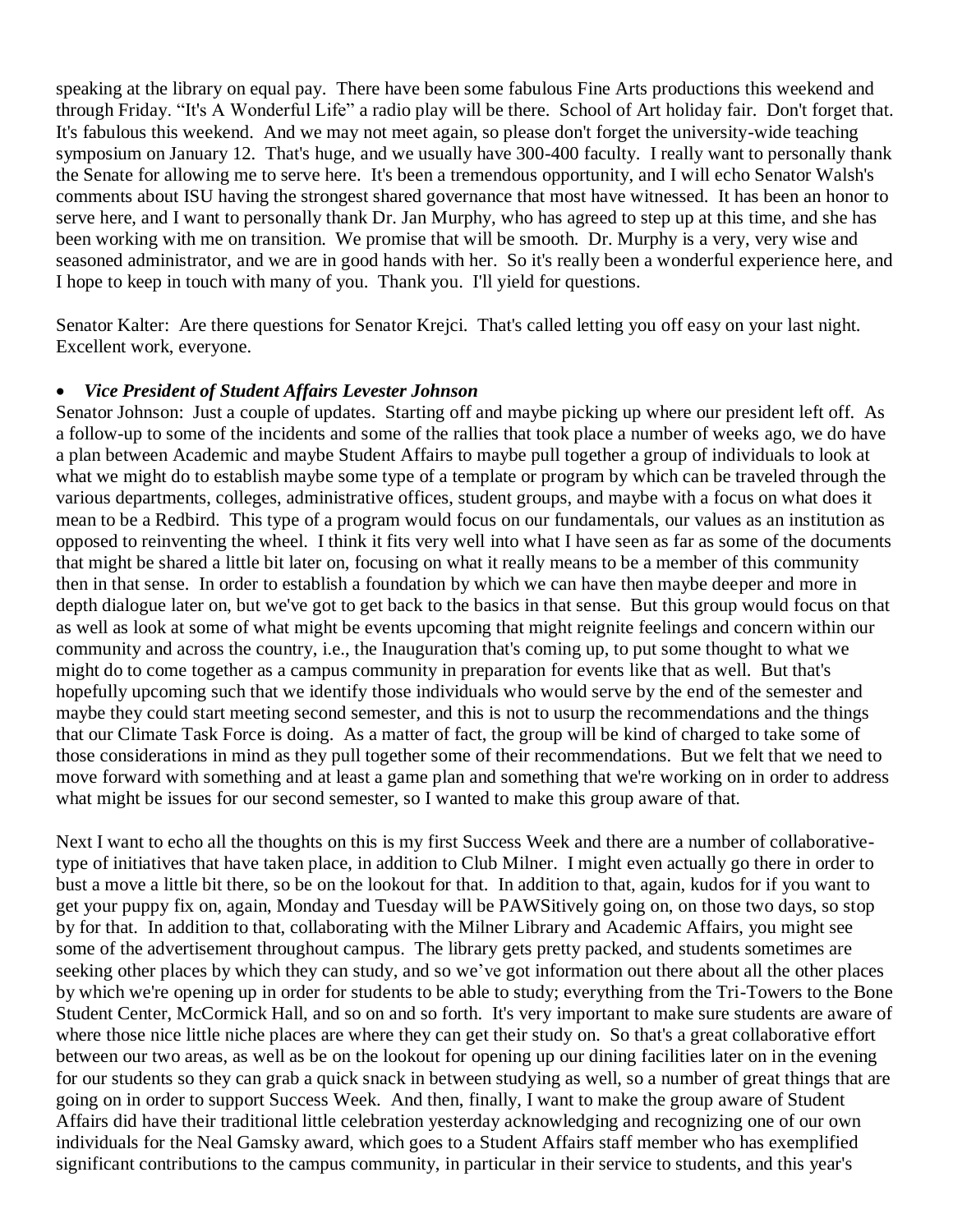recipient is none other than Pam Cooper, who is the director for our Career Center on campus. So I want to make sure that that got into the records in order to acknowledge her and for you all to be able to congratulate her if you should see her on campus. With that, I will end with also my congratulations to a little partner in crime who I got to experience for at least six months and wish you the best as well, Senator Krejci, on your life in Wisconsin and heading back home to be with family. I open things up for any questions.

President Dietz: I might suggest that the wording be changed a little bit about partner in crime.

(Laughter)

Senator Johnson: Duly noted.

President Dietz: So I think I misheard you, Senator Johnson.

Senator Johnson: My partner in supporting this institution.

President Dietz: That's what I thought I heard.

Senator Johnson: Through and through.

President Dietz: Thank you.

Senator Johnson: With the old spirit.

Senator Kalter: My question, Senator Johnson. I saw you on our website on a climbing wall, and yet you've not taken up the challenge yet, so I'm wondering when exactly we're going to have this competition between the Senate chair and the VPSA.

Senator Johnson: Oh really, well I've gotten my practice in, because that day Student Affairs and members of this community actually did hit the 100 donations by actually 1 p.m., so that did change and actually go over there and we had a nice little audience, and I did climb the wall that day. So I'm up for a second challenge. If we tie it to some fundraising, I'm sure our President would be happy about that, as well as Pat Vickerman, so maybe we can tie that challenge in at a later point then.

Senator Kalter: We might be able to make that arrangement. I just want to remind everyone, 4 foot 11 inches versus…

Senator Johnson: Just remember, I got arthritis in my hip.

Senator Kalter: Excellent. All right-y. We're going to move on, unless there are other questions.

## • *Vice President of Finance and Planning Greg Alt*

Senator Alt: Thank you, Senator Kalter, and unlike my colleague Senator Johnson, I will not be busting a move at Club Milner next week. I also want to pass along my congratulations to Senator Krejci for her long service and good service here. Even though you're going to Marquette, we know that you will forever be a Redbird. Senator McHale was very observant during the break, because you stole my thunder about the IBHE funding, because most people did not realize that on the 23rd during break is when that special funding came in. President Dietz provided a very complete answer and I just might add to that that in talking to the Vice President of Finance Western about how do they qualify, because, as President Dietz pointed out, you had to demonstrate information and basically demonstrate that you had a financial emergency, which of course we would not be able to do, nor want to do. And so even though Western and Eastern did not declare financial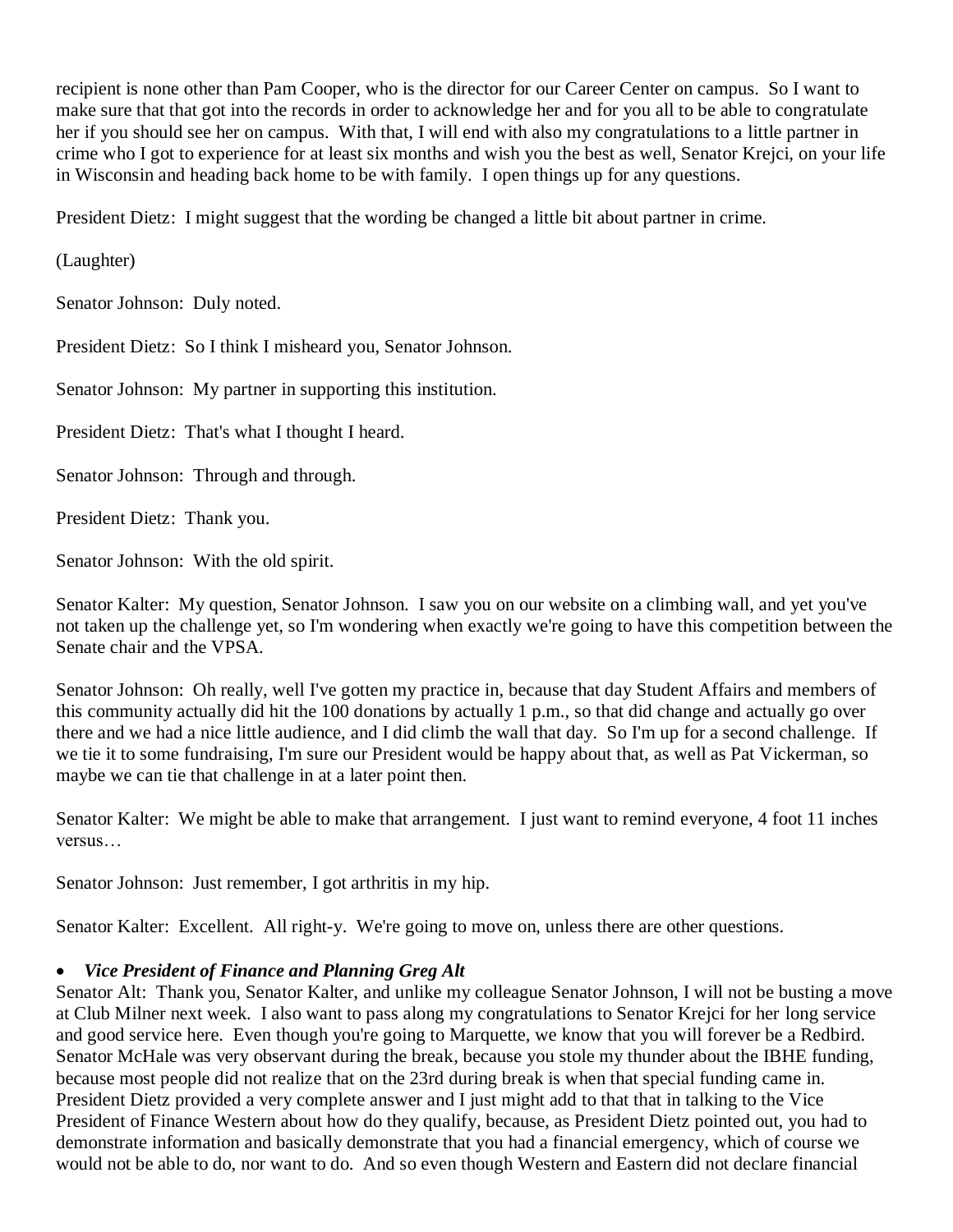exigency, they had to demonstrate that they were going to run out of money and they were going to draw on restricted funds, breaking bond covenants and other restrictions if they didn't get some kind of emergency money. So a pretty difficult thing to declare. If it does turn out that that funding gets offset by whatever stopgap comes there, I think it's a very expensive reputational risk to have that kind of money. It was spread where Western actually got about 8.4 million and Eastern got 5.6, and Chicago State got 3 million. I don't know how it was allocated that way, but Western got the lion's share of that. I think it was unusual that they had the \$20 million of emergency funds. It was a very small amount of money, but it did serve at least their needs at this time.

A couple of facility notes is that the somewhat wet fall has slowed the construction of the Redbird Plaza, but it is still on track for completion sometime before the end of the spring semester and your graduation, because I know you put a lot into getting that put together. For those of you located in the Centennial and CVA facilities, we've experienced many water-related issues this semester. It has been very difficult and it has been very disruptive. And even though we'd hoped that many of those conditions would have been corrected by our \$57 million renovation that unfortunately is funded by the State, but it's been on hold for the State, there has been a project initiated to immediately repair or replace four of those roofs in the complex just because the problem has become so bad. So those projects have been initiated and hopefully we'll see progress within the next several months to address that problem.

Finally, just another reminder on the CMS conversion. I know it doesn't affect many people here, but it has been a real problem for those faculty or staff that are changing their benefits, usually for a change in life event, because you are now required to use the CMS online system, which was newly installed in September. That system is functioning very poorly, and so it's been very difficult. So for any faculty and staff that are enrolling in that system, my advice would be to not hesitate to call HR Benefits to get help in using the system, but also for them to help you verify that your information has been entered correctly, because that has been one of the problems; not only is it difficult to get your information in there, but it's not always registering you correctly or charging you correctly for your benefits. So we have people in HR Benefits that are helping individual faculty and staff to get that corrected. And that is my report.

Senator Kalter: Thank you, Senator Alt. I'm going to start with a question. Did you happen to say Centennial and CPA? The newish…?

Senator Alt: CVA.

Senator Kalter: CVA. Thank you. I was a little bit worried that our newish building was beginning to leak.

Senator Alt: No. That's the one that's not leaking right now.

Senator Kalter: Terrific. That's very good to hear. Very good. Are there any other questions for Senator Alt? All right. Seeing none, we've got a number of action items tonight, so we're going to start with the fundraising policy, and Senator Marx putting that on the floor.

#### *Action Item:*

## *10.27.16.01 Fundraising Policy (Clean)/(Planning and Finance Committee) 10.27.16.02 Fundraising Policy (Mark Up)/(Planning and Finance Committee)*

Senator Marx: Yes. The Planning and Finance Committee brings this revised policy on fundraising for approval by the full Senate.

Motion: By Senator Marx, on behalf of the Planning and Finance Committee, to move proposed changes to the Fundraising Policy.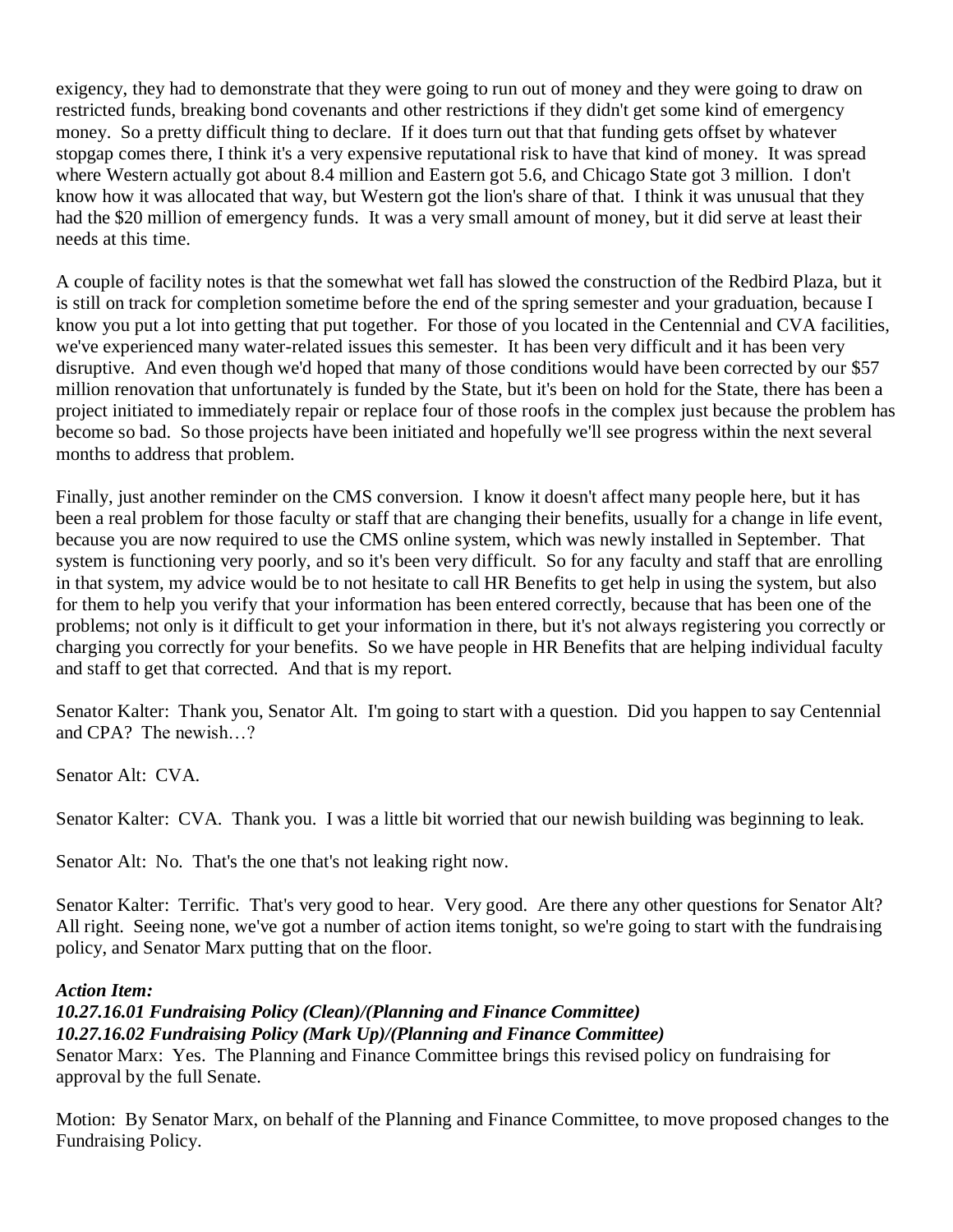Senator Kalter: Excellent. And reminding everyone this is debate time, so this motion has been put on the floor by the Planning and Finance Committee. It does not need a second. Is there any debate about the changes to the fundraising policy?

The motion to approve proposed changes to the Fundraising Policy passed unanimously.

Senator Kalter: Terrific. We'll move on. I believe it's coming through the Rules Committee, even though it says Athletics Council. The Athletics Council Blue Book page.

## *04.15.16.01 Athletics Council Blue Book Page – Revision to III. B (Athletics Council)*

Senator Horst: Yes. These are changes that were requested by the Athletics Council to the description of this committee in the Senate Blue Book, and I would like to make this motion that we accept these changes to the Senate Blue Book.

Motion: By Senator Horst, on behalf of the Rules Committee, to move proposed changes to the Athletics Council Blue Book Page, section III.B.

Senator Kalter: Terrific. Motion's on the floor? Is there any debate?

The motion to approve proposed changes to the Athletics Council Blue Book Page passed unanimously.

Senator Kalter: At some point somebody should just oppose it just for the sake of it. And the last one is Academic Affairs Senator Pancrazio putting the dual-degree process outline on the floor.

#### *10.28.16.01 Dual Degree Process Outline (Academic Affairs) 11.01.16.01 Excerpt of the 9/28 AAC Minutes*

Senator Pancrazio: Yes, it's already present in your packets and I'd like to put that out for approval. I'd like to move that we go ahead and open that up for discussion and approval.

Motion: By Senator Pancrazio, on behalf of the Academic Affairs Committee, to approve the newly proposed Dual Degree Process Outline.

Senator Kalter: Terrific. And just a reminder to everybody, this one is not going on the policy website if we approve it. It goes essentially as a graduate school policy that will be posted somewhat like a procedure, so to speak. Is there any debate on the dual-degree process outline?

The motion to approve the newly proposed Dual Degree Process Outline passed unanimously.

Senator Kalter: All right. Terrific. We'll move on to our Information Items. This first one is coming from Rules Committee. This is the Student Government Blue Book page.

## *Information Items:*

## *11.10.16.01 Student Government Blue Book Page – Membership Revisions (Rules Committee)*

Senator Horst: Yes, there are two places in the Bluebook which describe the Student Government Association and its membership. Currently it's listed that a Senate faculty member is the liaison. However, it was put forward prior to my chairing this Rules Committee that this is not effective, and so we are proposing that we take this position and turn it into a staff liaison and the staff liaison would be either the Dean of Students or designee.

Senator Kalter: Thank you. This is, again, for information items, this is the comments and questions period. Do we have any comments or questions? All right. Seeing none, I'll just make one comment, and that is that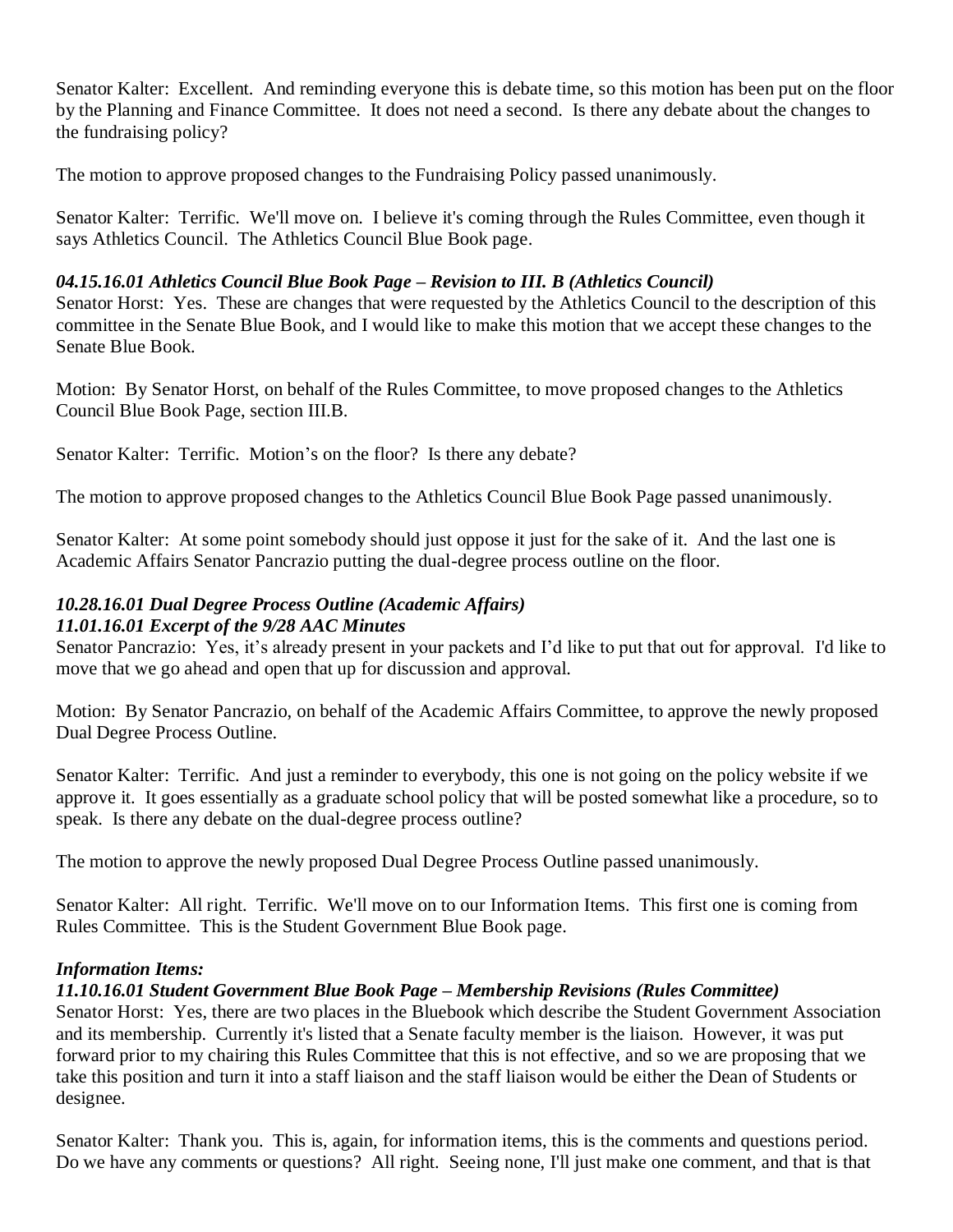one of the things we discovered was that we had, I believe it was something like 30 positions for faculty Senators, but only 29 faculty Senators to put in them, so that was one of the reasons for this change. So we'll probably see that at our January meeting and we'll move on to the changes to the Graduate School Bylaws, which are also coming out of Rules Committee, so we'll go back to Senator Horst for that.

#### *11.18.16.01 From Amy Hurd: Grad School Bylaws Revised 11/18/16 (Rules Committee) 11.18.16.02 From Amy Hurd: Grad School Bylaws – Current (Rules Committee)*

Senator Horst: Yes. I'm losing my voice, but I'll try. This is the proposed changes to the Graduate Council Bylaws. This was put forward by the Graduate School. They formed an ad hoc committee, and they reviewed their bylaws and made some suggested provisions. Then this went through the Rules Committee and we gave our input. I'm going to summarize the changes that are being made, and then if there are any questions, either myself or Senator Baur could address them. First off, they had a task force and they revised their purpose statement. They also revised their membership review process of how faculty obtain graduate faculty status. They also decided that the Associate Vice President duties may be carried forward by somebody else, and so they made it so it could be by designee at certain points in the document. They also changed their committee structure from four standing committees to three. And in those committees, two of those committees now have college representation. The only one that doesn't is the Research Committee. We suggested that the Research Committee be called the Research and Creative Activity Committee to acknowledge the work that the College of Fine Arts does. They also tried to streamline the nomination process for the committees, and the GSA recrafted their purpose statement. And finally there was clarification of regular and special meetings. They clarified that in article VIII. I would state that these bylaws have to be approved by the graduate faculty, which is a large percentage of the faculty, so it is the hope that after this Information Item all of the concerns of the Senate have been addressed. At that point, the document will go forward and be presented to the entire graduate faculty. They will approve it, and then it will go forward later on in our year in front of the entire Senate as an action item to be approved. But if there is anything that the Senate would like to address, I'm hoping that we can do that before it gets approved by the graduate faculty.

Senator Kalter: I'll just reiterate that. This is the speak-now-or-forever-hold-your-peace section of the meeting. We're going to marry our bylaws. Any questions or comments on the changes to the graduate school bylaws? All right. And I'll just note one other small change, although it's a big change that Senator Horst didn't mention, which was that we noticed that the bylaws were getting gummed up by lots of little things, noting when they had been changed, and so the reason why you got not a markup copy, but a clean copy, and the old copy is because they were trying to make it a lot more clear moving forward, and basically just put the changes on the bottom, rather than all over through the document. So no comments or questions on that? That means that Senator Baur ran back to his office in the cold weather for no apparent reason. All right. Seeing none, we'll move on to committee reports and Senator Pancrazio for Academic Affairs. Is his microphone on?

## *Academic Affairs Committee*

Senator Pancrazio: This evening we had two guests that came to us and talked to us about the Pathway International program. This is the program in which we would try to increase the international enrollment on the Illinois State campus. Dr. Patterson and Dr. Murphy came and we spoke pretty much the entire meeting period about the structure of the program, about the benefits, about how this fits in with our attempts to internationalize and also what some of those challenges are, and I think we also understand that we are going to be working with the INTO program, which has a very good track record of success. We also noted that there are a few bumps in the road, but typically faculty at a number of our comparable institutions find this to be a really good organization to work with. When we return in January, we'll be concluding our policy review, and likewise we said farewell to two of our members who have been very helpful on the committee.

Senator Kalter: Wonderful. Are there any questions for Senator Pancrazio? All right. That sounds very promising.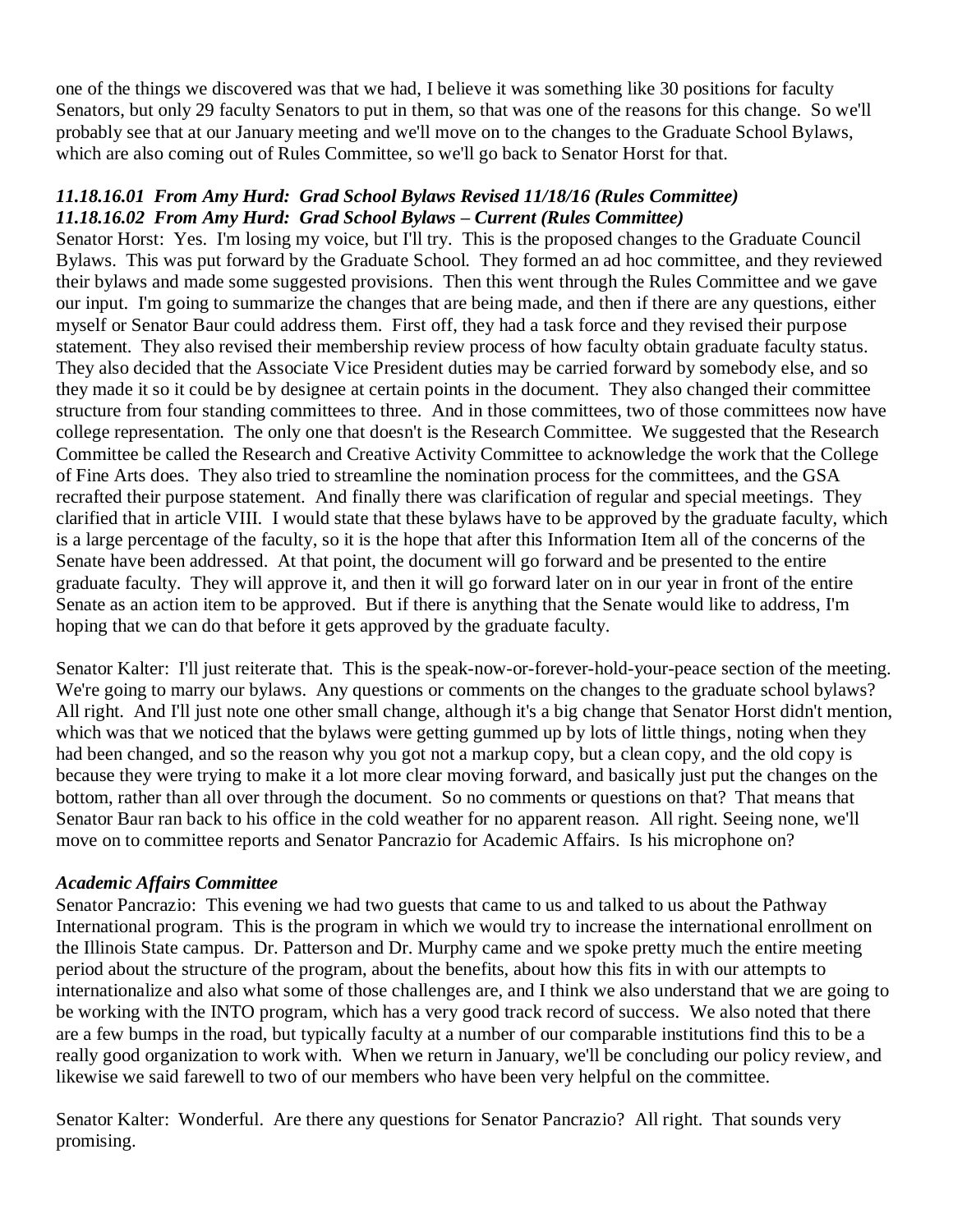#### *Administrative Affairs and Budget Committee*

Senator Hoelscher: The Administrative Affairs and Budget Committee did meet and mostly planned for our January 25 meeting where we plan on finalizing our report on the Academic Impact Fund and begin the process of Presidential Commentary, and then we have a policy or two that we're going to try to get in in the next two meetings and begin that process.

#### *Faculty Affairs Committee*

Senator Dyck: The Faculty Affairs Committee met earlier. We are in our scheduled place to meet. This is the first time this semester, so that was kind of exciting to have a new room with very nice chairs. And we started discussion on the Sabbatical Policy and we'll continue with that in the future. We have had some initial discussions on the Integrity in Research and Scholarly Activities and need to follow up on that. And we, earlier in this semester, had talked about the DP and the UP policies, so we kind of have three going at the same time that we're working on. We talked a bit about the plan for next semester, because our understanding was that I would chair the committee for the first semester, fall semester, and Senator Cox would chair for the spring semester. We are also making a change in secretary on the committee. Questions?

Senator Kalter: Any questions for Senator Dyck? My question is for Senator Johnson and that's whether we can steal those comfy chairs for this room. Those were really nice chairs. We're in, by the way, the old McAlister's dining thing, and any of you who have been on Faculty Affairs or some of the other committees know how tinny and dinny that room was. It's beautiful now. It's very sound proof. Terrific.

#### *Planning and Finance Committee*

Senator Marx: The Planning and Finance Committee met this evening to complete our review and revision of the Sustainability Policy, and that has been passed by the committee and will be sent to Exec tomorrow morning. In addition, Senator Ravalovitz has been our secretary, and he is stepping down from that position and Senator Aguilar is our new committee secretary. Thank you.

#### *Rules Committee*

Senator Horst: The Rules Committee met. We were joined by Diane Dean, who is a member of the College Council in the College of Education. We gave her her feedback on the College of Education bylaws and we look forward to continuing that work with her and her other committee members. And we also began to look at the University Alcohol Policy.

#### *Communications*

Senator Kalter: Excellent. Any questions for Senator Horst? All right. Seeing none, we'll move on to Communications, and I usually wouldn't do this, but because I am the Senator from English, I feel that it's my duty to put on the floor the resolution that was forwarded to you today from Brian Rejack and his students David Fry, Alexa Leyba, and Kevin Ness. My understanding, Professor Rejack wanted me to mention that they began the discussion about this resolution in class shortly after the election and that they met outside of class to craft it and discuss it, and then he also sent it to Senator Haugo and to a person who's not on the Senate from ITK whose name is Professor Ronnie Jia, so a number of eyes have been put on this. And so I will put this on the floor, and I believe that I would need a second to pass this as a motion.

Motion: By Senator Kalter, seconded by Senator Munoz, to approve the Sense of the Senate resolution offered by Professor Brian Rejack and students David Fry, Alexa Leyba, and Kevin Ness.

Senator Kalter: Okay, so we move right into debate for Sense of the Senate resolutions. Do we have debate?

Senator McHale: First of all, I want to say I recuse myself. I went ahead and in this document it talks about the Professor Watchlist. I felt embarrassed that I wasn't on that list. (Laughter) Since I advance the leftist propaganda I find in the New Testament, I had to put myself on that Watchlist. But that being said, you know,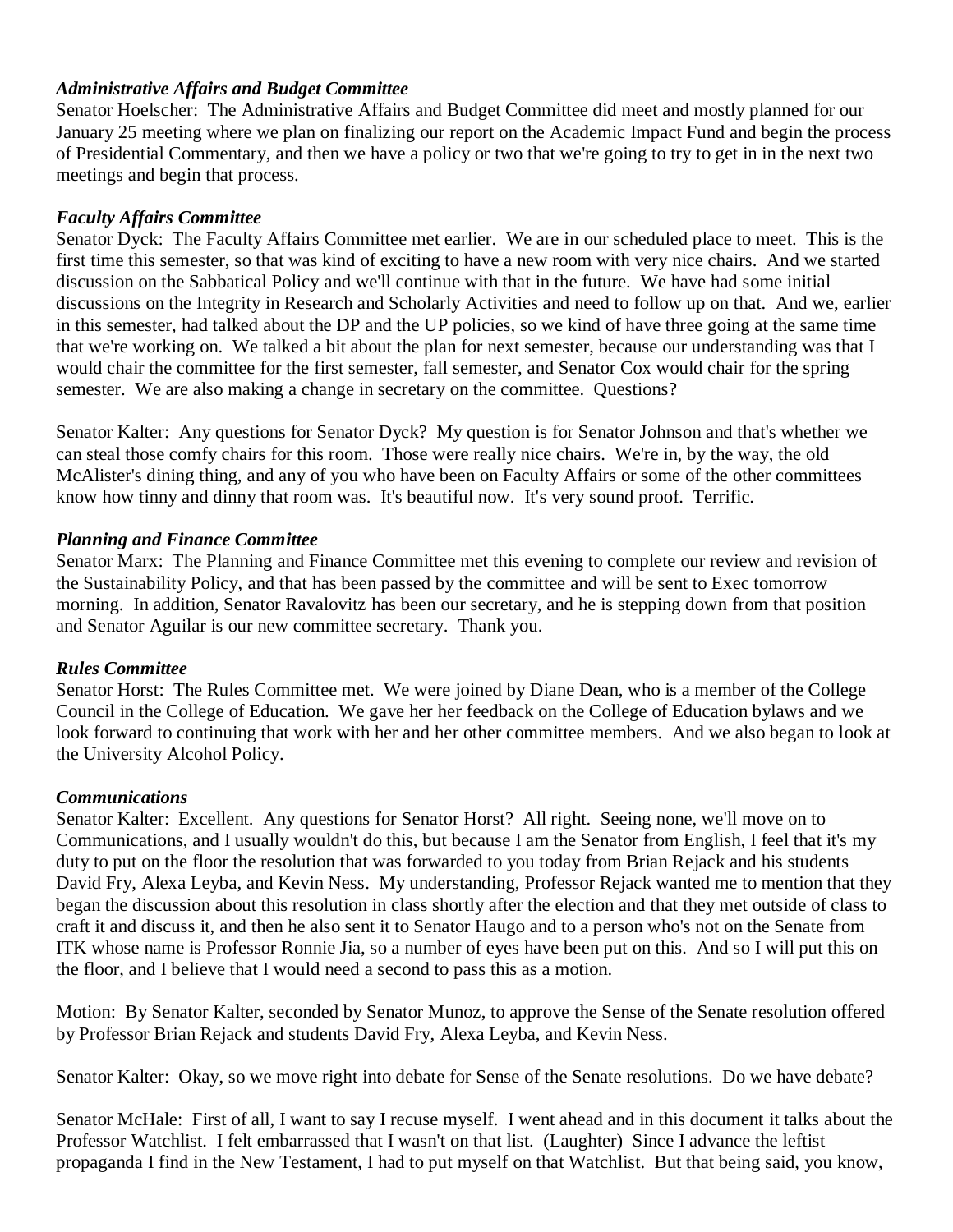in the last few days. I'm wondering. I really guess my issue is, are we protecting free speech? And does this advance towards free speech. I mean, you know, there's this candidate who's behind currently by 2 million votes, but he might be elected, and there have been rallies in North Carolina, Missouri, California, Connecticut sponsored by the KKK to celebrate his possible impending victory at the Electoral College. Do we seek to squelch those voices? With 38% of Trump Twitter followers also being subscribers to Alt Right White Nationalist social media? Do we want to squelch the voices that suggest that an Indiana judge may not be able to render a right decision because he's Hispanic? Is that what we're trying to do is we're trying to censor out those KKK members at Skokie that won that Supreme Court decision?

Senator Horst: Yes. I agree with a lot of the tone and the content of this resolution. However, my problem with it is it doesn't really read as a Sense of the Senate resolution. For instance, it doesn't mention the Academic Senate. It says in response to this climate then the faculty, students, and staff of ISU commit to support the well-being. And so. It also says we do this and we do that, and I feel like the resolution is trying to speak for the entire faculty as opposed to the Senate. And so I voiced these concerns with the author over email today, and I would like to make a motion that this goes back to the author and they craft it more in line with Sense of the Senate resolution that is speaking for the Senate and not a broader constituency and that has more clear structures that states what it actually is, what is the resolution. It's asking the Academic Senate to approve the following resolution. That's one example where it doesn't read as a Sense of the Senate resolution, so I'm making a motion that we send it back to the author for some revisions.

Senator Kalter: Senator Horst, before I ask for a second on that motion, let me clarify. You're thinking that we should send it back to the author rather than simply making those changes as editorial changes on the floor. You're nodding your head yes, so could you explain why, because normally we would do it as editing in the Senate.

Senator Horst: Yes. I gave him my suggestions and he said they would be friendly amendments, and I tried to do it today at 3 p.m. on my own, and I had flashbacks to other meetings where we tried to edit Sense of the Senate resolutions with the full Senate and it just never is very productive, and so that's why I just suggest that there's no urgency here, so perhaps we could get a different document that reads like a typical Sense of the Senate resolution. And I tried to do it on my own and I just couldn't.

Senator Kalter: Got it. Okay, and one thing that I'll mention also is that I had wondered about whether or not that language was left open in case other faculty in the University wanted to sign on or other students, for example, because that's happened at other universities. But, having said that, let me ask if there's a second to Senator Horst's motion.

Motion: By Senator Horst, seconded by Senator Heylin, to send the resolution back to the authors for incorporation of friendly amendments and shaping as a recognizable Senate resolution.

Senator Kalter: All right. Let's debate then that motion. The motion is to send it back to the authors for a clarification, and I'm assuming, Senator Horst, that within that you're saying that they would simply add the friendly amendments that he has already accepted?

Senator Horst: Yes, and make it so it's speaking for the Senate if we approve it, as opposed to the faculty and the staff as an entire body, which I don't believe a Sense of the Senate resolution usually does speak for.

Senator Kalter: For the entire body of faculty, right?

Senator Horst: All the faculty.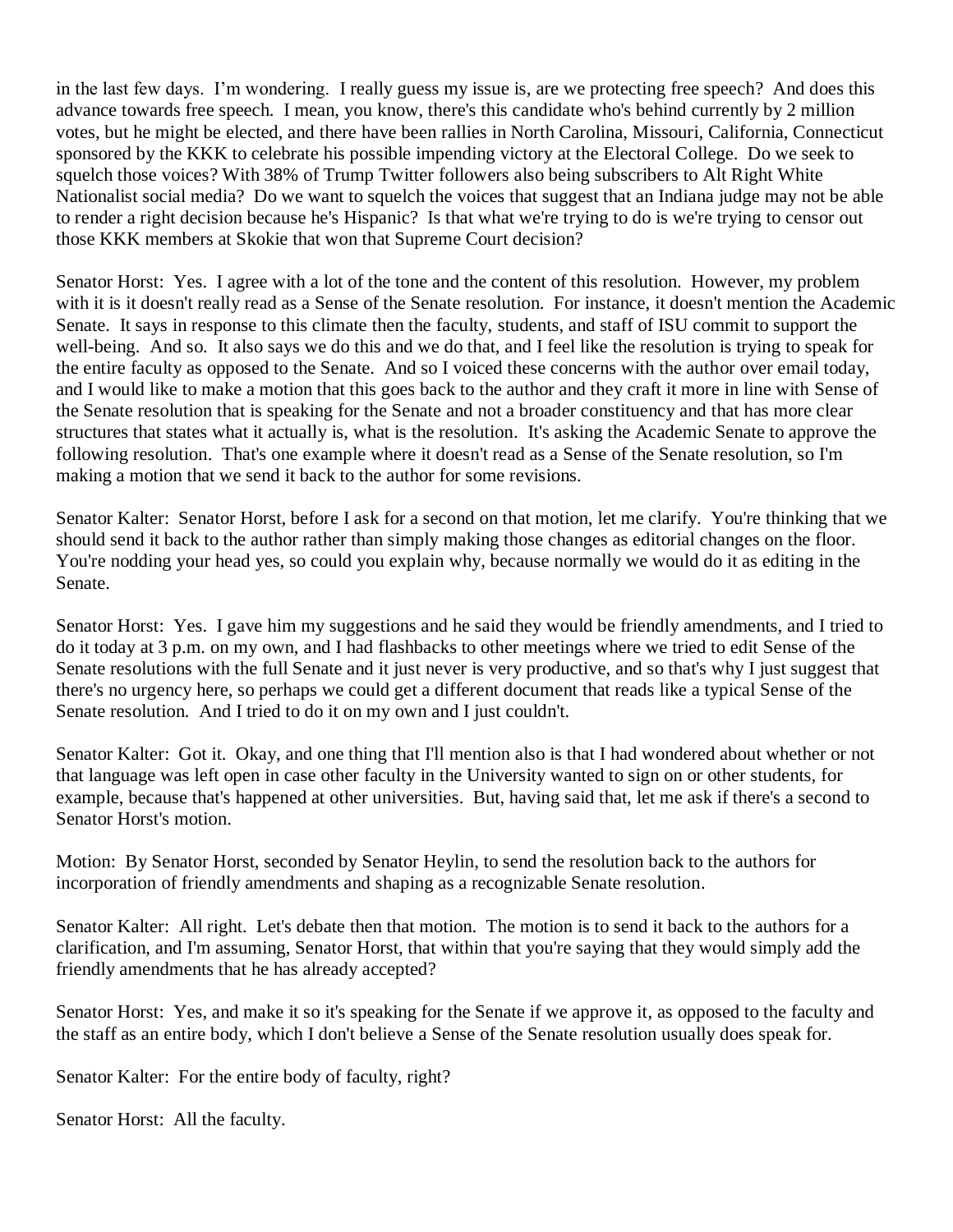Senator Kalter: Yes, no, I'm sorry, I wasn't suggesting that, but that after it's passed as a Senate, some other people might like it and sign on to it.

Senator Gizzi: If this motion is voted down, I will make a motion for a substitute motion to substitute my Sense of the Senate resolution in the entirety for this. I believe that the resolution that's currently before us, is not… While I agree with many of the values and things in it, I think it borders on partisanship. I don't think it accomplishes what we want as a Senate to say, and I don't think it's particularly laser-focused at all on Illinois State University. There are large parts of this that are not tied to that. I have no problem sending that other resolution back, but I think it would be a more simple task just to have a substitute resolution or to allow us to have both of these resolutions on the floor, and then we can have motions to decide which one we want to move forward.

Senator McHale: Yes, this is just a question. In your resolution and in this resolution it promotes the idea of inclusivity.

Senator Gizzi: Yes.

Senator McHale: And that includes racist voices, right?

Senator Gizzi: It includes all voices. It includes a diversity of political viewpoints, but it insists on civility.

Senator Kalter: Is there further debate on Senator Horst's motion.

Senator Hoelscher: I think that we agree in the spirit without a doubt, and I agree that Senator Gizzi's resolution is certainly much clearer and more appropriately written, but I don't want to make these folks feel excluded, so is there a way we can bring them into the conversation and maybe meld the two, and I realize I'm asking you to do work.

Senator Kalter: Thank you, Senator Hoelscher. I'm concerned about that too, because in Executive Committee when we discussed the resolution, we actually didn't ask them to be laser-focused on ISU. We were discussing how there were two main things that people were asking for. One was to put us in a community with the larger higher education community, and the other one was to talk about ISU faculty, staff, and students, so that message that we as an Executive Committee sent to them with our advice back, other pieces of advice that we sent, we were the ones who essentially sort of gave that as what the Executive Committee had discussed, so just a point to make there.

Senator Haugo: I guess I want to follow Senator Hoelscher's question too by emphasizing that Professor Rejack's proposal was co-authored with students, and I think it's important that the student voice be recognized in the authoring of the proposal. Students can learn about the process of shared governance if this committee who wrote the proposal then are asked to do some revisions as well.

Senator Kalter: Further debate. And Senator Hoelscher, you put a question out on the floor. You said is there a way that we can bring them into this discussion, and I assume that you mean getting them together with Senator Gizzi and possibly with Senator Horst and maybe, I don't know, Senator McHale is nodding his head, but I'm not sure if he wants to be part of that group or not, but to have them together, meld the two SOS's. Is that what you're suggesting?

Senator Hoelscher: I think the larger question is and I would suspect that it's appropriate to only have one Sense of the Senate resolution on this, and if we do, we need to bring the voices together. As much more work as that is, I think it's just important that we practice what we preach, and good things come from that. So I'm recommending that we bring the voices together and end up with one resolution.